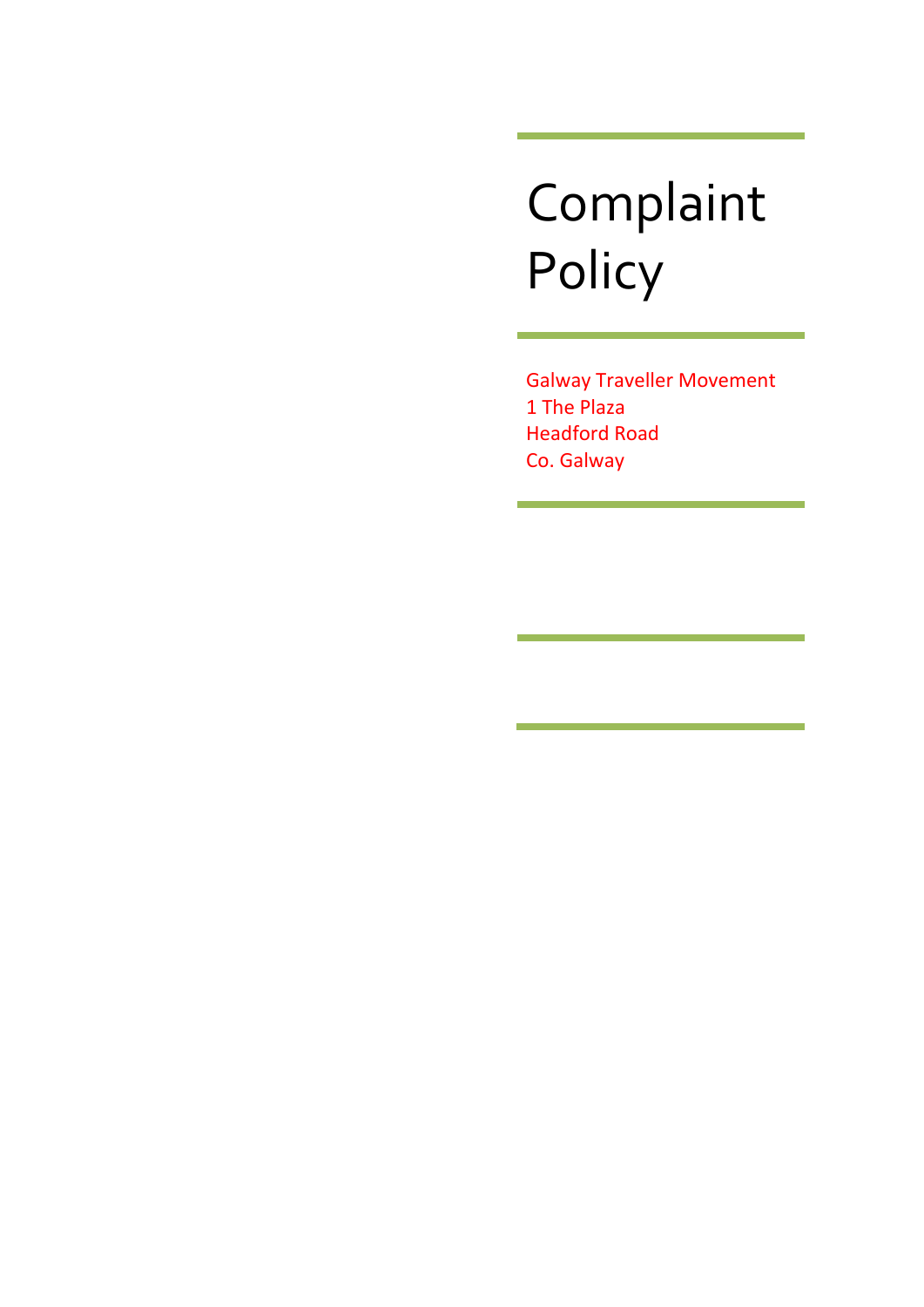#### **Policy Statement**

1.1. Galway Traveller Movement is committed to taking seriously any complaint that concerned individuals have about the organisation. Galway Traveller Movement, GTM, believes that if an individual wishes to make a complaint or register a concern, they should find it easy to do so.

#### **2. Purpose**

2.1. This policy is intended to ensure that complaints are dealt with properly and that all complaints or comments are taken seriously and addressed in a professional manner.

#### **3. Scope**

- 3.1. This policy covers all actions to be taken in respect to a complaint by a concerned individual. Concerned individuals can include: GTM participants, members of the local community and concerned stakeholders (funders, external agencies, etc.).
- 3.2. Complaints can be made against any aspect of GTM.

#### **4. Principles**

- 4.1. It is GTM's policy to welcome complaints and look upon them as an opportunity to learn, adapt, improve and provide better services.
- 4.2. The policy will be in line with GTM's ethos to encourage Traveller participation.
- 4.3. It will ensure the protection of the Traveller community against discrimination and racism within GTM.
- 4.4. Community development methodologies will be applied as in accordance to the workings of GTM.

#### **5. Operational Principles**

- 5.1. All complaints will be responded to and then resolved promptly, and within the timescales outlined.
- 5.2. This organisation supports the concept that most complaints, if dealt with early, openly and honestly, can be sorted out at a local level between just the complainant and the organisation.
- 5.3. Complainants should be consulted about what they would like to happen about their complaint.
- 5.4. All persons involved should be supported and given appropriate assistance throughout the process.
- 5.5. The complaints process should be well publicised. People engaging with GTM should be made aware that there is an easy way to complain, and how to do it.
- 5.6. All complaints must be properly recorded in a consistent manner.
- 5.7. Complaints should be kept at a central location and monitored for quality purposes

#### **6. Complaints Procedures**

- 6.1. Who can complain?
	- 6.1.1. Anyone who engages with GTM.
	- 6.1.2. Any member of the local community.
	- 6.1.3. An advocate may complain on behalf of a person engaging with GTM, provided they have the persons written consent.
	- 6.1.4. A parent / guardian may complain on behalf of a child.
	- 6.1.5. Any external stakeholder (funders, external agencies, etc.).
- 6.2. A concerned individual can complain about any aspect of the organisation that has impacted on them or the organisation they represent in a way that they perceive to be negative.
- 6.3. All complaints by members of the community or other stakeholders should be referred to the joint coordinators of GTM.
- 6.4. What can they complain about?
	- 6.4.1. A participant of GTM can complain about:
		- 6.4.1.1. Any part of the service that they have received
		- 6.4.1.2. A decision made about them that affects them
		- 6.4.1.3. Being denied a service
		- 6.4.1.4. Discrimination and Racism
		- 6.4.1.5. A member of staff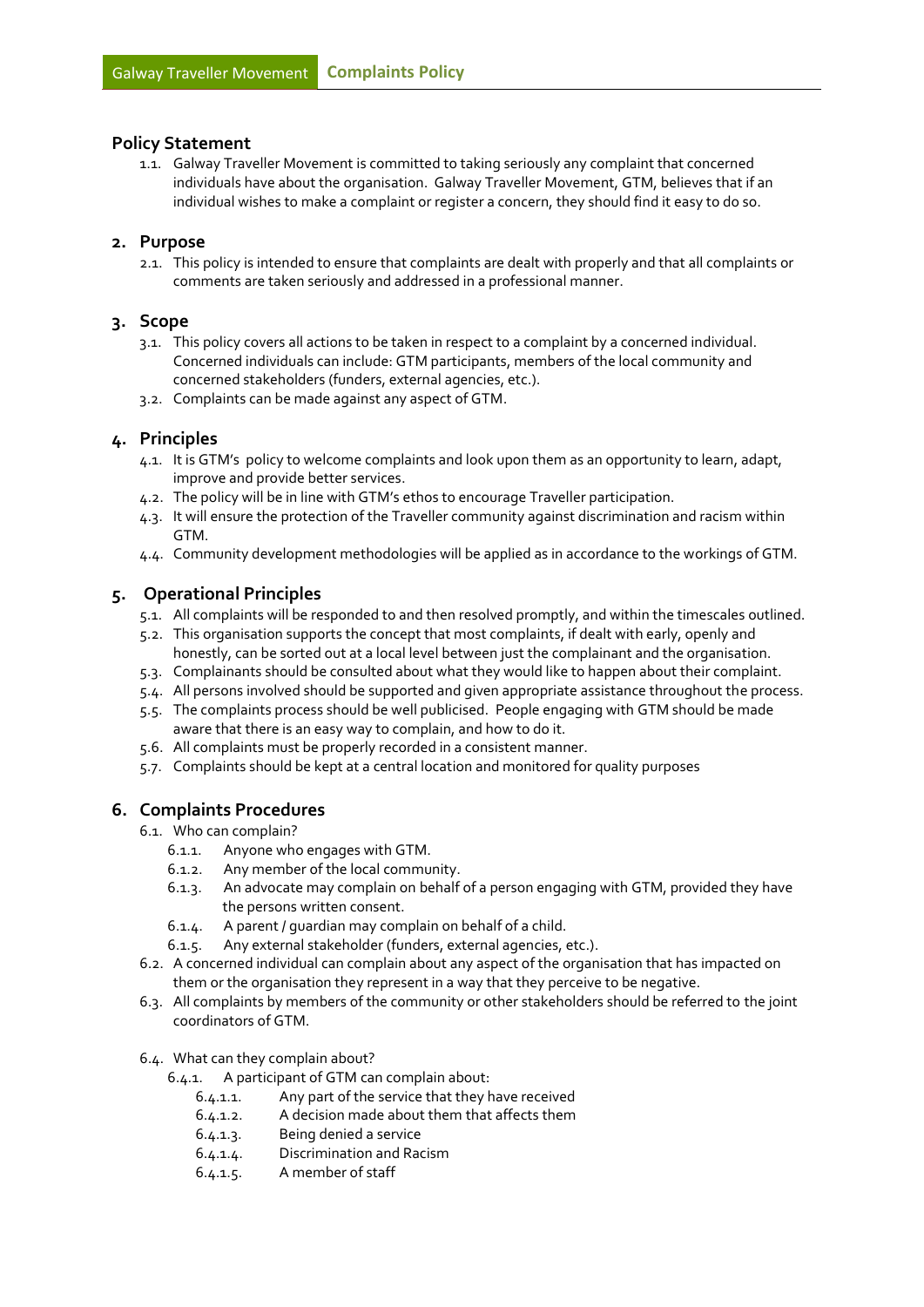- 6.5. Complaints involving staff
	- 6.5.1. If the complaint is about a member of staff, the complainant should immediately be referred to the co-ordinator who will then liaise with the operational committee. The person engaging with GTM will be supported to write the complaint. The person will be told that the staff member will be informed that a complaint has been lodged against them.
	- 6.5.2. If the complaint is about the co-ordinator, the participant will be supported to write the complaint, which will be referred to the GTM Board of Management. The person engaging with GTM will be told that the co-ordinator will be informed that a complaint has been lodged against them.
- 6.6. Verbal complaints
	- 6.6.1. All verbal complaints, no matter how seemingly unimportant, should be taken seriously. There is nothing to be gained by staff adopting a defensive or aggressive attitude.
	- 6.6.2. All contact with the complainant should be polite, courteous and empathetic. At all times staff should remain calm and respectful.
	- 6.6.3. A staff person who receives an oral complaint should seek to solve the problem immediately if possible.If staff cannot solve the problem immediately they should offer to get the coordinator to deal with the problem, if this complaint is of a particular complex level, the complaint will then, be referred to GTM's operational committee.
	- 6.6.4. If the suggested plan of action is not acceptable to the complainant then the member of staff or co-ordinator should ask the complainant to complete a Complaints Record Form (Appendix I) and inform them fully about the complaints procedure.
	- 6.6.5. All complaints should be recorded noting: date; time; name of person/project making the complaint; nature of the complaint; and name co-ordinator handling the complaint. Contact details for the complainant should also be recorded.
	- 6.6.6. If a complaint is made regarding a staff person, the complaint will be dealt with as described in 6.5.
- 6.7. Written complaints
	- 6.7.1. All complaints that need the co-ordinator and or the operational committee, to resolve them should be lodged in writing.
	- 6.7.2. A completed copy of the Complaints Record Form should be given to GTM's co-ordinator. This should include information on the following:
		- 6.7.2.1. The nature of the complaint.
		- 6.7.2.2. Why the original response to the complaint was unsatisfactory, if there was one.
		- 6.7.2.3. What the complainant's desired outcome would be.
	- 6.7.3. The co-ordinator or operational committee will proceed to investigate the complaint. If necessary, further details may be requested from the complainant. If the complaint is not made by a person engaging with GTM but on the behalf of a GTM participant, then the consent of the participant, preferably in writing, must be obtained from the complainant.
	- 6.7.4. If a complaint has been received by letter or email, the co-ordinator should contact the complainant in writing within five working days to acknowledge receipt of the letter. The co-ordinator may be required to ask additional questions to ensure the information outlined in the Complaints Recording Form is available. The letter should be attached to a copy of the form.
	- 6.7.5. Where a complaint involves two or more individuals, all parties will have the opportunity to give their side of events to the co-ordinator and the operational committee (who will choose whether those involved should meet together or should be meet separately).
	- 6.7.6. If the complaint involves a member of staff they will be requested to attend to discuss the issues. They will be given reasonable notification which enables them time to organise to bring a colleague with them if they wish to.
	- 6.7.7. The co-ordinator and operational committee will complete the investigation within ten days (unless otherwise agreed) and the complainant will be informed of any outcomes in writing and verbally.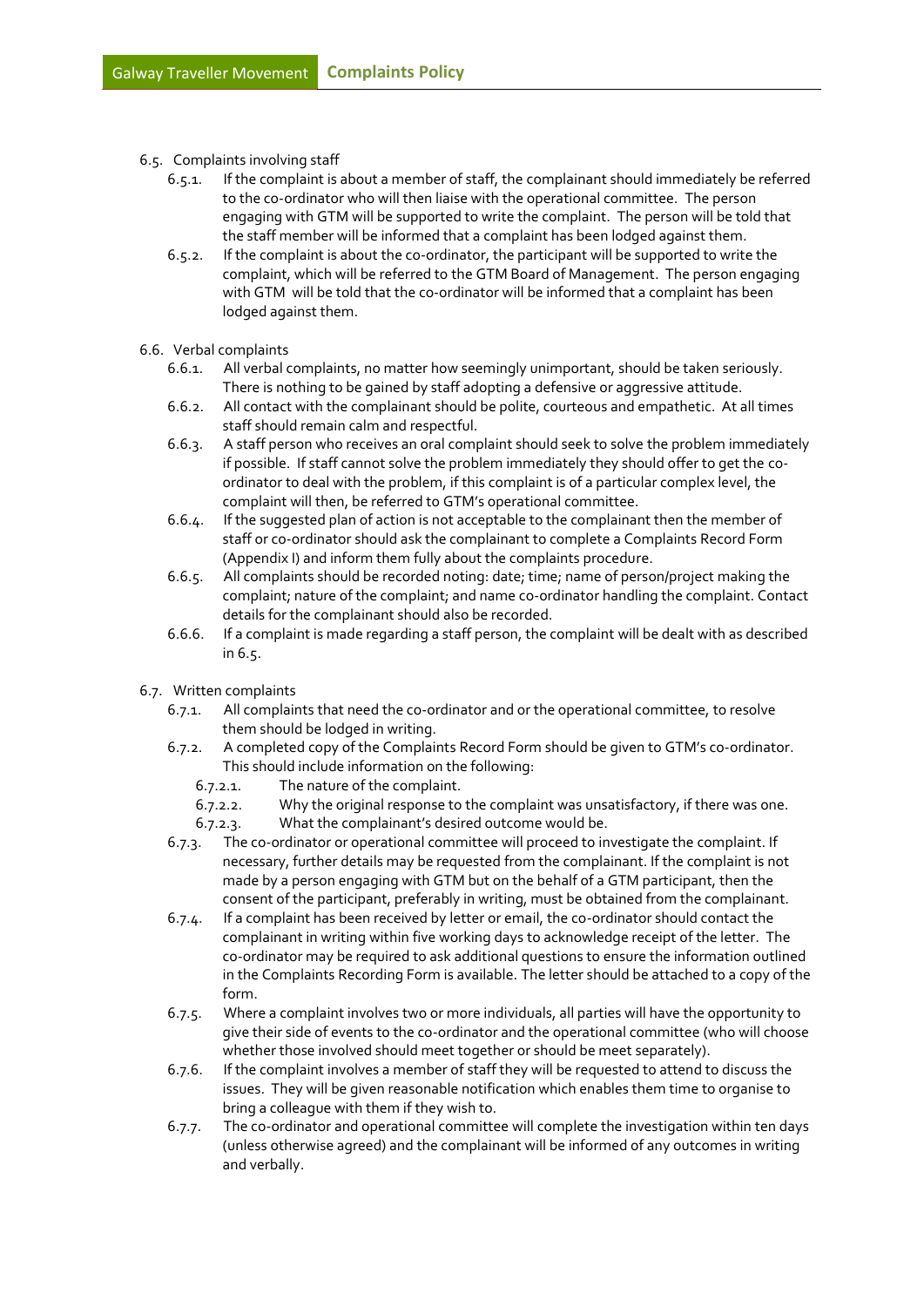- 6.7.8. If the complaint involves potentially serious matters, advice should be sought from a legal advisor. If legal action is taken at this stage, any investigation by the organisation under the complaints procedure should cease immediately.
- 6.7.9. If the complaint involves the co-ordinator, then the process should be passed to the GTM Board of Directors.

#### **7. Outcomes and Actions**

- 7.1. Outcomes and actions initiated as a result of the complaint should be recorded on the Complaints Recording Form.
- 7.2. If the complainant is found to be rightly aggrieved, an apology should be offered by the organisation in writing signed by co-ordinator, and all steps should be taken to ensure the cause is appropriately addressed.
- 7.3. If the complainant's proposed outcome is not judged satisfactory by the organisation, the complainant will be provided with a written rationale for the decision.
- 7.4. If the complainant is not satisfied with the outcome of the investigation, they have a right to appeal, though this should be done within ten working days from receipt of official correspondence.
- 7.5. The co-ordinator must then contact the chairperson of the Board of Directors to instigate the establishment of an appeal committee and process.
- 7.6. The appeal should involve two members of the GTM Board of Directors who have not previously been involved in the process.
- 7.7. The decision of this committee is final.

#### **8. Anonymous Complaints**

9.1 Anonymous complaints or complaints made under false names raise both practical problems and issues concerning fairness. The reason for this is that an investigation can not be undertaken. Of particular importance is the fact that a staff member cannot properly respond to the issues raised. The co-ordinator will also not be in position to undertake any remedial actions where there is not a full agreement on the issue as described in the complaint.

9.2 In the event that an anonymous complaint is received GTM will note the issues raised and, where necessary try and resolve them appropriately. An anonymous complaint may be referred for investigation:

9.2.1If there was good reason why the complaint was being made on an anonymous basis, for example, if there was a concern by the complainant that if their identity was revealed it could lead to negative consequence on their health or well-being. This may depend on the seriousness of the allegation being made, and should be at the discretion of the manager. If the allegation involves the manager, it should be referred to the chair of the management committee.

9.2.2 .If the allegation can be properly investigated either by talking to a third party witness, or with evidence provided with the complaint, and where there is no need for further contact with the anonymous complainant.

9.2.3. Any complaint involving a minor will be investigated and handled in a confidential manner according to the Child Protection Policy.

9.3 In the case that a complaint can not be fully investigated, the complaint will not be referred to in the staff file or will not in any other way impact upon working process or roles etc, except where this has been agreed by all involved including the person named in the complaint.

9.4 If the complaint relates to the general service delivery this will be referred to the co-ordinator and remedial action will be implemented if appropriate.

9.5 A record of all complaints will be kept in the complaints file.

9.6 If anonymous complaints are received, as far as possible, the organisation will promote the complaints procedure and ensure appropriate supports are in place to facilitate complaints being made.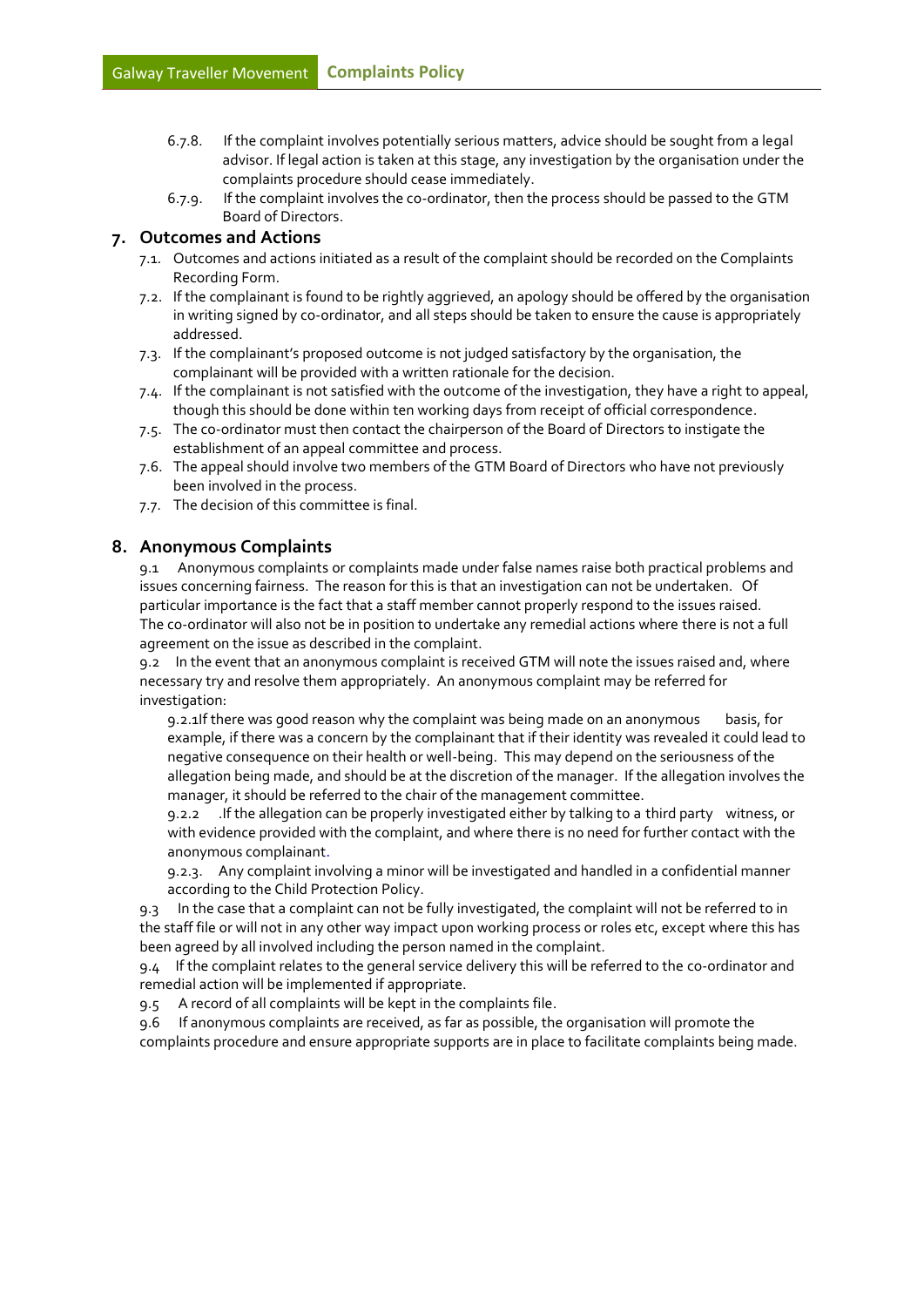## Complaints Record form

| Date of complaint:<br>Complaint made by:<br>Complaint received by:<br>Complaint made by:                                           |                                                                                   | Telephone<br>Letter (attached)<br>In person<br>Other    |  |  |
|------------------------------------------------------------------------------------------------------------------------------------|-----------------------------------------------------------------------------------|---------------------------------------------------------|--|--|
| All complaints are treated confidentially.<br>п<br>No project user will suffer loss of service because they have made a complaint. |                                                                                   |                                                         |  |  |
| <b>Complainant details</b><br>Name of complainant(s):<br>Address of complainant/s:                                                 |                                                                                   |                                                         |  |  |
|                                                                                                                                    |                                                                                   | Contact phone number of complainant/s:                  |  |  |
|                                                                                                                                    |                                                                                   | If a complaint is being made on behalf of someone else: |  |  |
| Who is the complaint on behalf of:<br>1.                                                                                           |                                                                                   |                                                         |  |  |
| 2.                                                                                                                                 | Who is making the complaint:                                                      |                                                         |  |  |
| $\overline{3}$                                                                                                                     | What is their relationship                                                        |                                                         |  |  |
| 4.                                                                                                                                 | Does the representative have the complainant's written consent to represent their |                                                         |  |  |
|                                                                                                                                    | interests?                                                                        | Yes                                                     |  |  |
|                                                                                                                                    |                                                                                   | No                                                      |  |  |

**\_\_\_\_\_\_\_\_\_\_\_\_\_\_\_\_\_\_\_\_\_\_\_\_\_\_\_\_\_\_\_\_\_\_\_\_\_\_\_\_\_\_\_\_\_\_\_\_\_\_\_\_\_\_\_\_\_\_\_\_\_\_\_\_\_\_\_\_\_\_\_\_\_\_\_\_\_ \_\_\_\_\_\_\_\_\_\_\_\_\_\_\_\_\_\_\_\_\_\_\_\_\_\_\_\_\_\_\_\_\_\_\_\_\_\_\_\_\_\_\_\_\_\_\_\_\_\_\_\_\_\_\_\_\_\_\_\_\_\_\_\_\_\_\_\_\_\_\_\_\_\_\_\_\_ \_\_\_\_\_\_\_\_\_\_\_\_\_\_\_\_\_\_\_\_\_\_\_\_\_\_\_\_\_\_\_\_\_\_\_\_\_\_\_\_\_\_\_\_\_\_\_\_\_\_\_\_\_\_\_\_\_\_\_\_\_\_\_\_\_\_\_\_\_\_\_\_\_\_\_\_\_ \_\_\_\_\_\_\_\_\_\_\_\_\_\_\_\_\_\_\_\_\_\_\_\_\_\_\_\_\_\_\_\_\_\_\_\_\_\_\_\_\_\_\_\_\_\_\_\_\_\_\_\_\_\_\_\_\_\_\_\_\_\_\_\_\_\_\_\_\_\_\_\_\_\_\_\_\_ \_\_\_\_\_\_\_\_\_\_\_\_\_\_\_\_\_\_\_\_\_\_\_\_\_\_\_\_\_\_\_\_\_\_\_\_\_\_\_\_\_\_\_\_\_\_\_\_\_\_\_\_\_\_\_\_\_\_\_\_\_\_\_\_\_\_\_\_\_\_\_\_\_\_\_\_\_ \_\_\_\_\_\_\_\_\_\_\_\_\_\_\_\_\_\_\_\_\_\_\_\_\_\_\_\_\_\_\_\_\_\_\_\_\_\_\_\_\_\_\_\_\_\_\_\_\_\_\_\_\_\_\_\_\_\_\_\_\_\_\_\_\_\_\_\_\_\_\_\_\_\_\_\_\_ \_\_\_\_\_\_\_\_\_\_\_\_\_\_\_\_\_\_\_\_\_\_\_\_\_\_\_\_\_\_\_\_\_\_\_\_\_\_\_\_\_\_\_\_\_\_\_\_\_\_\_\_\_\_\_\_\_\_\_\_\_\_\_\_\_\_\_\_\_\_\_\_\_\_\_\_\_ \_\_\_\_\_\_\_\_\_\_\_\_\_\_\_\_\_\_\_\_\_\_\_\_\_\_\_\_\_\_\_\_\_\_\_\_\_\_\_\_\_\_\_\_\_\_\_\_\_\_\_\_\_\_\_\_\_\_\_\_\_\_\_\_\_\_\_\_\_\_\_\_\_\_\_\_\_ \_\_\_\_\_\_\_\_\_\_\_\_\_\_\_\_\_\_\_\_\_\_\_\_\_\_\_\_\_\_\_\_\_\_\_\_\_\_\_\_\_\_\_\_\_\_\_\_\_\_\_\_\_\_\_\_\_\_\_\_\_\_\_\_\_\_\_\_\_\_\_\_\_\_\_\_\_**

Details of the complaint (If insufficient space, attach extra pages)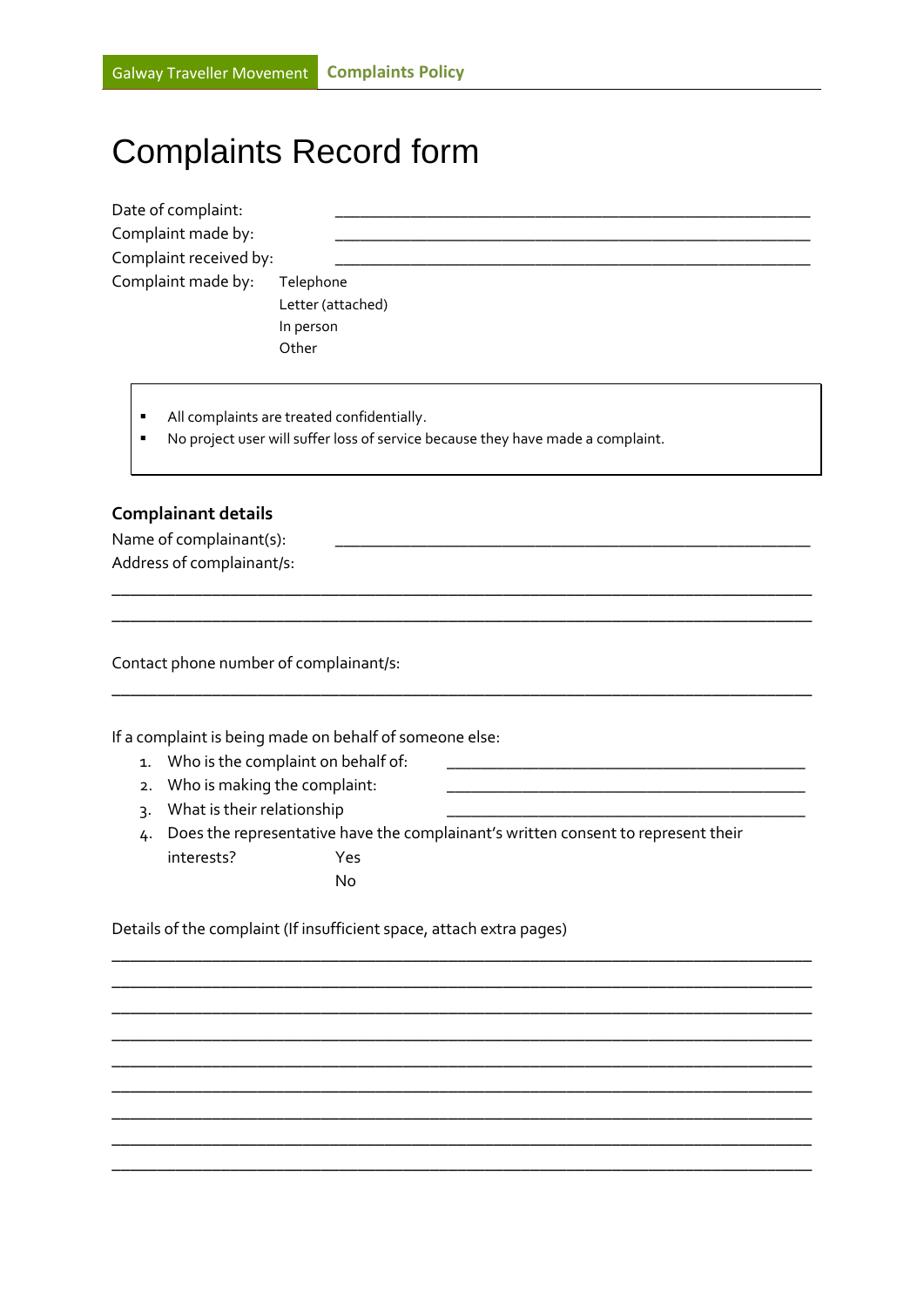| The complainant's desired outcome would be: |                                                                                                     |  |  |  |  |
|---------------------------------------------|-----------------------------------------------------------------------------------------------------|--|--|--|--|
|                                             |                                                                                                     |  |  |  |  |
|                                             |                                                                                                     |  |  |  |  |
|                                             |                                                                                                     |  |  |  |  |
|                                             |                                                                                                     |  |  |  |  |
|                                             |                                                                                                     |  |  |  |  |
|                                             |                                                                                                     |  |  |  |  |
| Signed                                      |                                                                                                     |  |  |  |  |
|                                             |                                                                                                     |  |  |  |  |
|                                             |                                                                                                     |  |  |  |  |
|                                             |                                                                                                     |  |  |  |  |
| Manager:                                    |                                                                                                     |  |  |  |  |
|                                             |                                                                                                     |  |  |  |  |
|                                             |                                                                                                     |  |  |  |  |
|                                             |                                                                                                     |  |  |  |  |
|                                             | Thank you for your comments. Complaints are valuable in helping to maintain and improve the service |  |  |  |  |
| of Galway Traveller Movement                |                                                                                                     |  |  |  |  |
|                                             |                                                                                                     |  |  |  |  |

How is the complaint being dealt with? (To be completed by Margaret O'Riada/Martin Ward)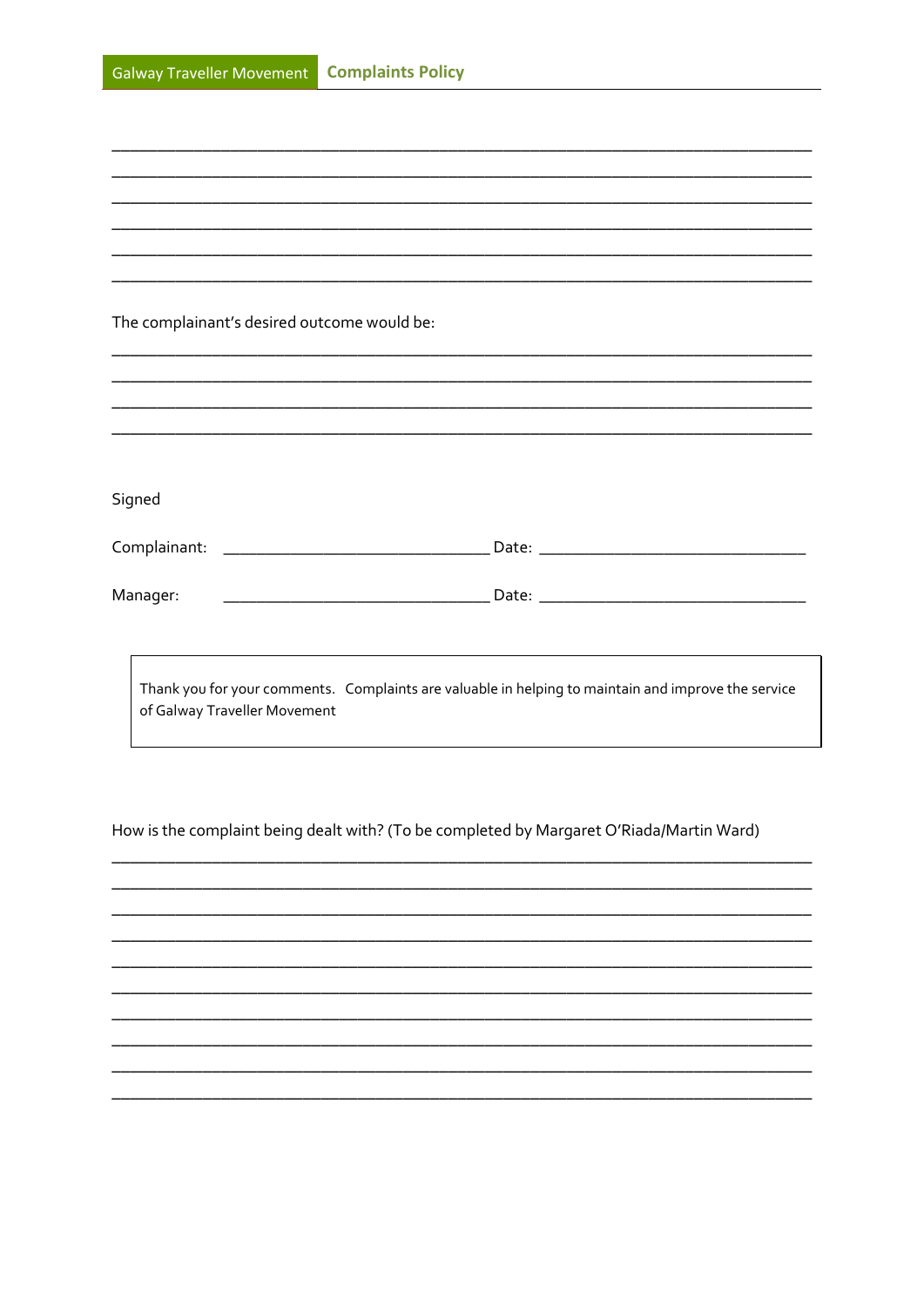Actions and outcomes (to be reported by Margaret O'Riada/Martin Ward)



### **Complaints Process – Information for people engaging with GTM**

#### **Who can complain?**

- 1) Anyone who is engaging with GTM.
- 2) An advocate may complain on the persons behalf provided they have the persons written consent.
- 3) A parent / guardian may complain on behalf of a child.

#### **What can you complain about?**

- 1) Any part of the service that you have received
- 2) A decision made about you that affects you
- 3) Being denied a service
- 4) Discrimination and Racism.
- 5) A member of staff

#### **Important things to note:**

- 1) You have the right to complain when you are dissatisfied with the organisation.
- 2) If staff cannot address your issue then they will help you write down your complaint so it can go to the co-ordinators.
- 3) If you make a complaint then you will not be treated differently following the complaint. The service sees complaints as a way to improve what we do.

#### **Complaints involving staff:**

If you wish to make a complaint about a staff member

- Tell one of the team and you will be referred to the co-ordinators who will help you follow the process.
- Note that the staff member will be informed that a complaint has been made against them.
- If you want to complain about the co-ordinator then the complaint can go to Board of Management, again let a member of staff know.